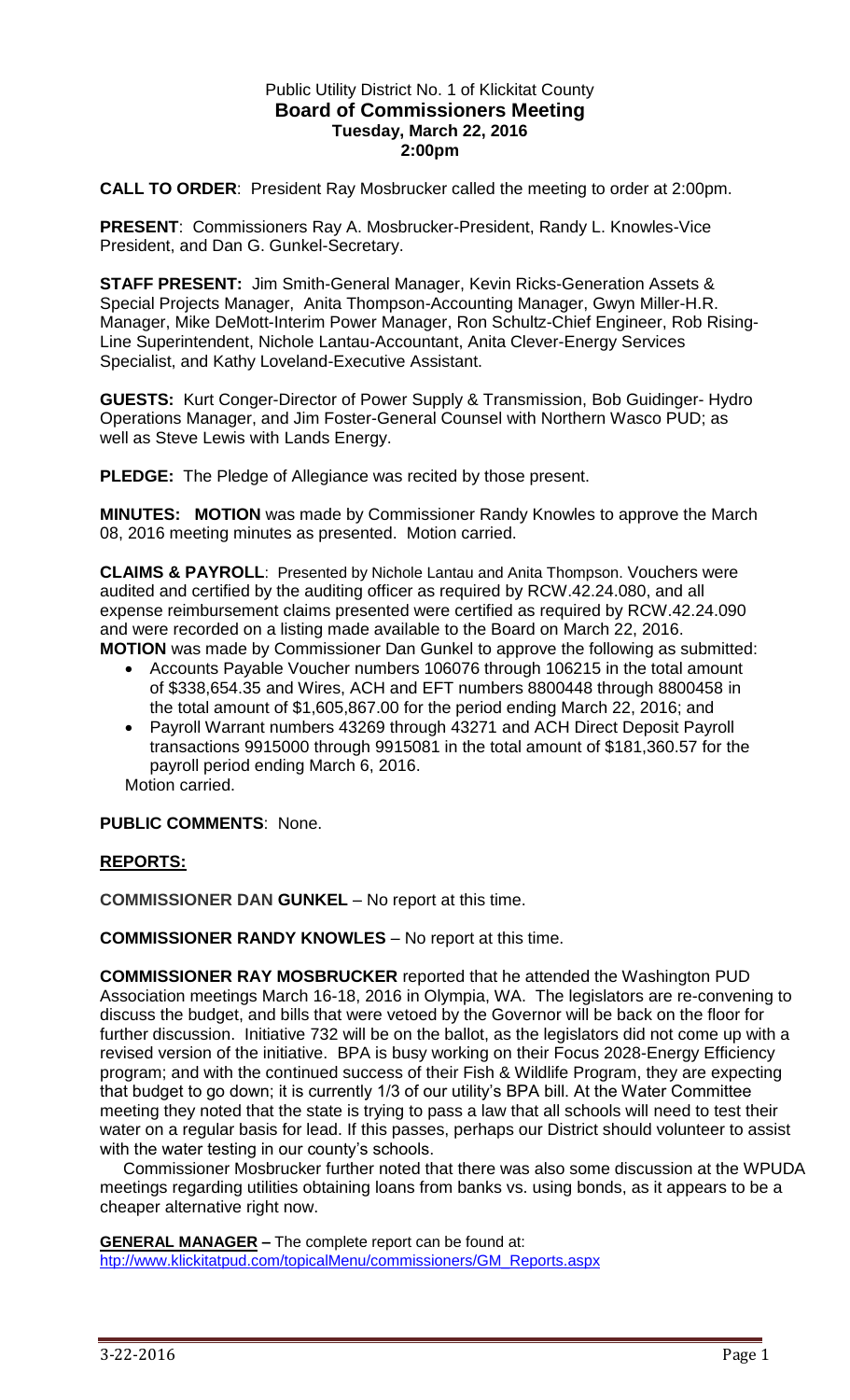In addition to the written Manager's report, Mr. Smith provided the following information:

 **CDBG GRANT –** Contracts are being put in place to for the CDBG Grant for a new water well and associated facilities. The current budget for this project is \$910,000. Funding sources are CDBG, Klickitat County and the local community.

**MOTION** was made by Commissioner Dan Gunkel to authorize the General Manager or his designee to sign all associated contracts in order for the District to receive the CDBG grant money for the Wishram well project. Motion carried.

**Customer Request** – Mark Garner presented the Commissioners background information on a recent request from a customer to move one of our power poles that has been in place for 31 years. Following discussion, the Commissioners agreed with staff's decision to leave the pole where it has currently located. No motion was required. The reports were accepted as presented.

**ACCOUNTING –** Anita Thompson presented the 2015 year-end financial summary for Revenue and Expenses in the various categories, as well as the statement of cash flow. Overall, revenue came in at 3.0% above budget, expenses were .09% above budget, and the debt service coverage ratio was 1.46 at year-end. Days cash on hand was 319 as of 12/31/2015. Commissioner Mosbrucker asked staff to provide him with a copy of Klickitat County's budget for the Dallesport water system at the next meeting. The report was accepted as presented.

**OPERATIONS DIVISION –** In the absence of Ron Ihrig, Rob Rising presented the monthly operations department report for February. He noted that their average service availability index goal was met for the month. Outage hours to date in 2016 are 1,241 vs. 1,487 at this time last year. Rob also gave a rundown on the upcoming planned power outages. The Water-WW Department monthly report was also presented.

Ron Schultz presented the monthly engineering department updates. The White Salmon engineers have been contacted regarding the Sundoon development project in Dallesport, who say that they once again are moving forward and are preparing to start the permitting process with the county. We will be scheduling a rebuild of the East feed out of the Glenwood substation, as soon as we receive the Road use permit from the County.

 Also, we will begin the ½ mile long 3-phase underground upgrade for Wyckoff Farms in Alderdale this week. The line extension to Mercer's Sundale housing project is about 90% complete. The MA Collins substation will be a major topic of planning the next several months, as more load is predicted in the Alderdale area.

Engineering has also been working with Benton PUD and Benton REA who are working on a potential for the 3 utilities to work together on a 115 kV transmission loop that would provide improved reliability on the east end of the County.

The reports were accepted as presented.

**H.W. Hill LFG PROJECT –** Kevin Ricks presented the H.W. Hill LFG report for February, 2016 noting that the average station output was only 18.0 average MW, due to lower output from the field. 99.9% reliability for the month; and 99.84% utilization factor. Kevin also noted that he would be meeting with RDC to review and discuss the optimization agreement. The Board asked for an update on gas supply at the next meeting. The report was accepted as presented.

## **AGENDA ITEMS:**

- A. McNARY HYDRO FISHWAY PROJECT Guests from Northern Wasco PUD (Kurt Conger-Director of Power Supply & Transmission, Bob Guidinger- Hydro Operations Manager, and Jim Foster-General Counsel) were in attendance to provide the Commissioners with an update on the repairs and maintenance at the McNary project. Their report included repairs for the following: upper and lower bearing brackets; rotor weld analysis; shaft, inner head cover, outer head cover, turbine bearing bracket assembly and wicket gates; crane repair; control system upgrades; and stator repair/rewind. They also discussed the insurance claim process, and provided a summary of the project cost estimates. The Board thanked the guests from Northern Wasco PUD for all their hard work and due diligence on this project. No action was required at this time, although a joint Board meeting with Northern Wasco PUD Board is being scheduled for April 12, 2016.
- B. BPA SLICE CONTRACT Mike DeMott and Steve Lewis with Lands Energy/Sapere Consulting provided the Commissioners with a breakdown and comparison of the BPA Slice Contract vs. Load Following, looking at the benefits and/or downside of each. The goal was to begin discussions with the Board to review the analysis conducted thus far and allow the Commissioners to provide further direction.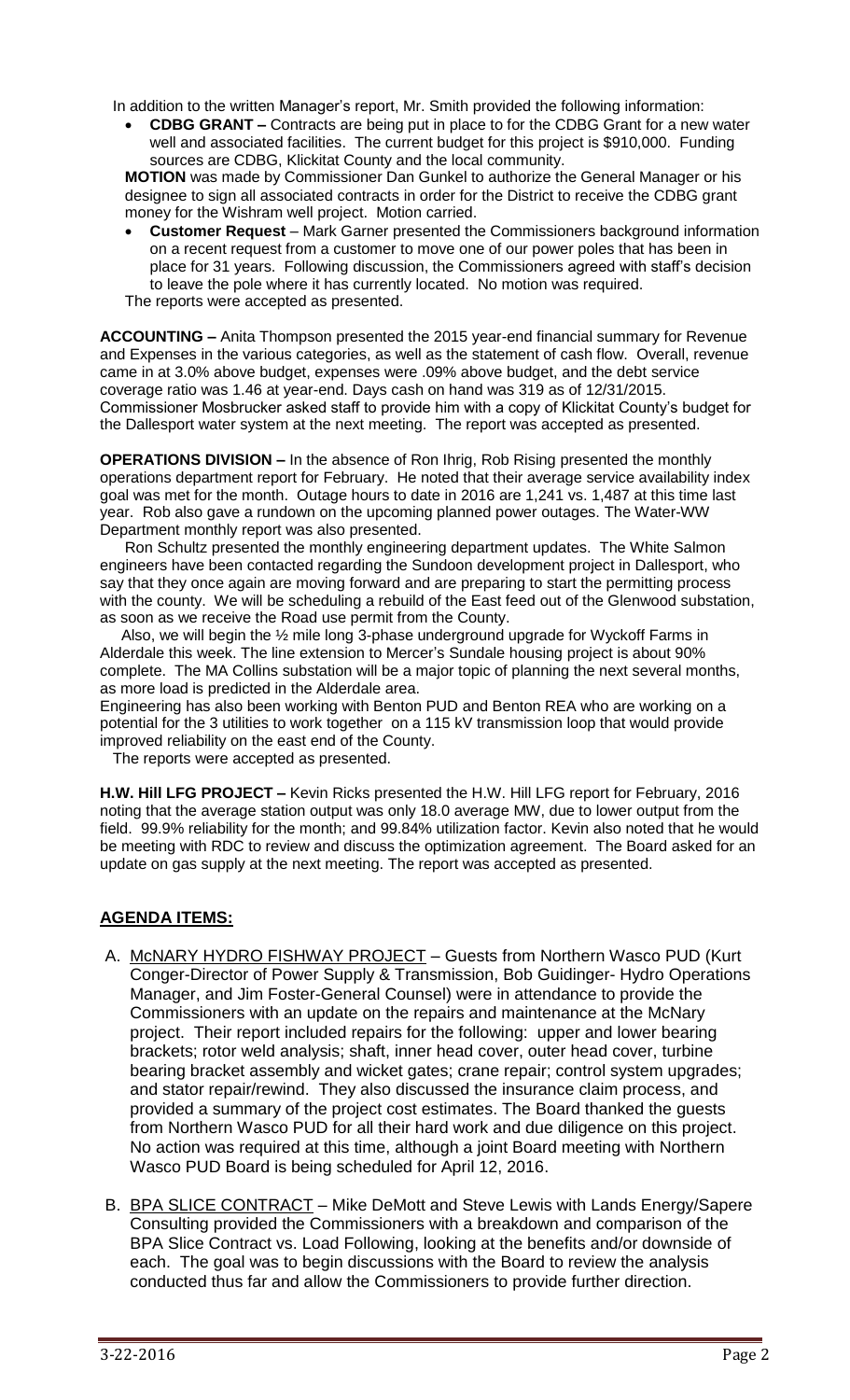Based on questions and comments presented by the Board, staff will be presenting additional scenarios/exposures to the Board at the next meeting. No action was required at this time. Decision is due to BPA no later than May 31, 2016.

- C. CONSERVATION LOAN APPROVAL **MOTION** was made by Commissioner Dan Gunkel to authorize a conservation loan to Gary & Susie Highberger in the amount of \$7,777.50 at a 4.9% interest rate for the purpose of purchasing a new energy efficient heat pump. These customers have met all of our loan qualifications. Motion carried.
- D. PROFESSIONAL SERVICES CONSULTANTS **MOTION** was made by Commissioner Randy Knowles to authorize the addition of ACIEM Consulting firm of Seattle, Washington to Klickitat PUD's Professional Services Consultants listing for the 2016 period, as they have met our qualification requirements. Motion carried.
- E. NWPPA VOTING DELEGATE **MOTION** was made by Commissioner Dan Gunkel to designate Commissioner Ray Mosbrucker as Klickitat PUD's official voting delegate and to represent Klickitat PUD at the NWPPA Annual Business Meeting scheduled for May 17, 2016. Motion carried.
- F. LEASE OF WATER RIGHTS Staff presented a draft Request for Proposals (RFP) for discussion and guidance from the Commissioners. Tom MacDonald will be available by phone at the April 12, 2016 meeting to discuss issues. Commissioner Gunkel recommended that due to the complexity of applying for water rights, there be some preamble in the RFP that strongly suggests that any bidders be prepared to retain their own consultants to be clear on all points of this complicated process. Action was not required at this time.
- G. POWER SALES Jim Smith and Mike DeMott discussed preliminary power sales alternatives and forecasting scenarios with the Commissioners to show the current state of the market. All scenarios were very draft at this stage and further refinements will be available at the next Board meeting. Alternatives included no long-term contracts (rely on forward curves) and 10 year alternatives. Two ten year alternatives were covered; a direct marketing proposal that could take upwards of 12 months for approval if we are selected, and sales through a broker where the approval process is probably a month. It was noted that the District is not obligated to any of these scenarios at this time. Risks to the District were also discussed.

Commissioner Gunkel recommended that staff also run a scenario that includes some assumptions on borrowing funds over the next 10 years, and continue with our current policy of not rate-basing capital projects. Work the scenario backwards using our financial policy as a tool and plug in some numbers and see what it looks like ten years out. Staff is already aware what the Board's goals are for a debt service coverage ratio (DSC) and equity ratio, so use this information as a tool to see what it really looks like 10 years out; a basic financial gap analysis. We don't want to get out several years and not have any options.

Commissioner Knowles would also like to see a three to five year off take scenario. Staff will present additional alternatives and information at the next Board meeting.

Mr. Smith stated his concerns that with the continued addition of solar projects in California and with a significant increase in snow pack and moisture in California, there is significant risk of further market declines, especially in the next one to five years and that moving forward quickly with a sound off-take strategy is essential. This is set against the increasing renewable portfolio requirements in California and Oregon, which could increase the value of renewable energy credits. No action was required at this time. My Smith's intention is that staff will be devoting a significant amount of time and resources to obtain and evaluate HW Hill off-take proposals and bring these alternatives to the Board for consideration.